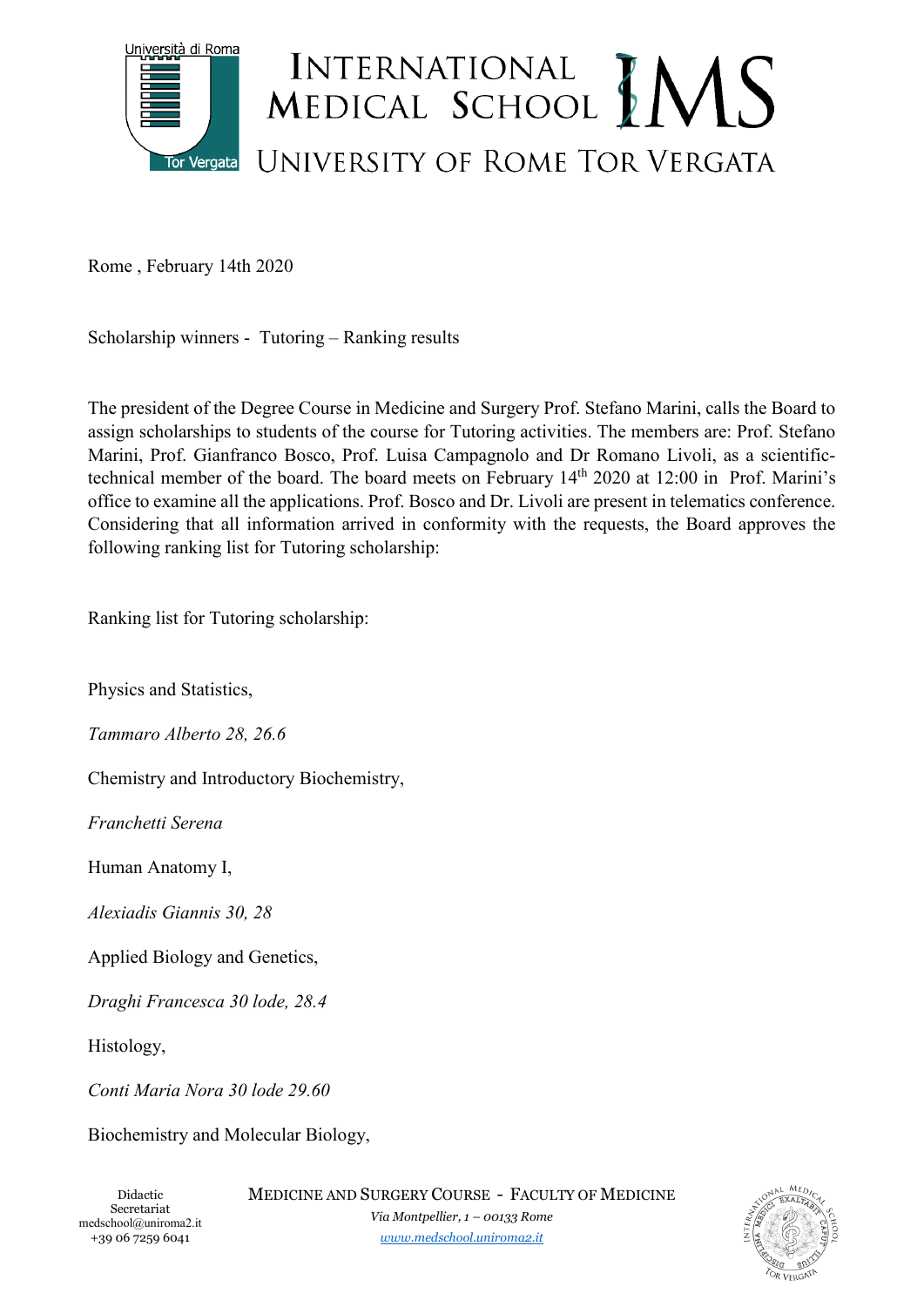

## INTERNATIONAL MEDICAL SCHOOL MENS UNIVERSITY OF ROME TOR VERGATA

Human anatomy II

*Giusti Martina*

Immunology and Immunopathology,

*None* 

Physiology,

*Alice Sbardella 30 lode, 28.67*

Microbiology,

*Nejad Shahrokh Zahra* 

General Patohology I,

*Salvagno Sara*

General Pathology II,

*Villa Cecilia*

Laboratory Medicine,

*Giannettoni Adele 30, 27.47*

Clinical Symptomatology,

*Giorgi Silvia*

Human Sciences,

*Picardo Giulia 30 lode, 29.35*

Systemic Pathology I,

*none* 

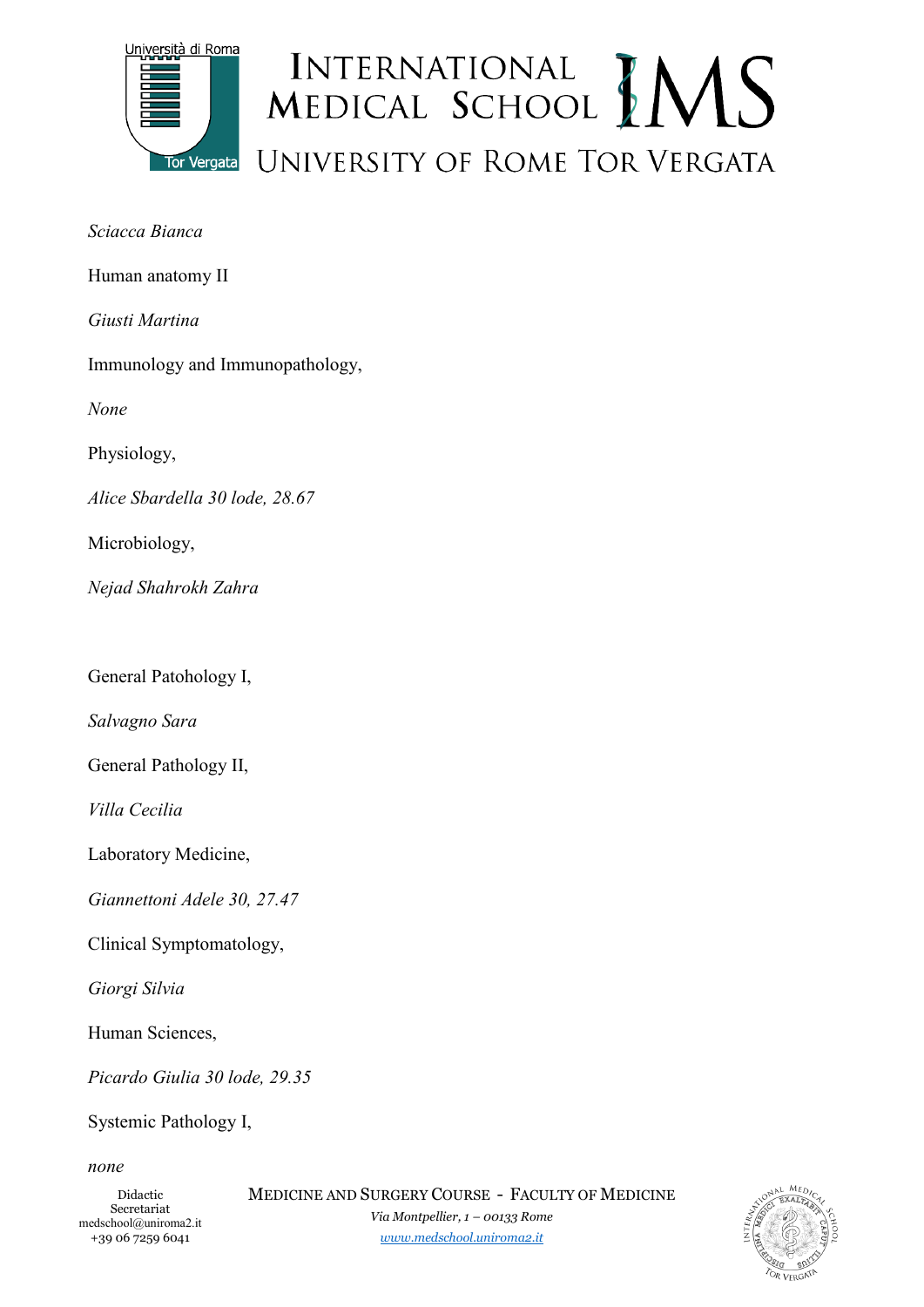

## INTERNATIONAL MEDICAL SCHOOL MENS UNIVERSITY OF ROME TOR VERGATA

- Pharmacology I,
- *Rodella Tommaso*
- Pharmacology II,
- *Casetti Valentina*

Systemic Pathology II,

*Pentzeretzi Eleni*

Public Health,

*Marconi Federico 30 lode, 26.95*

Anatomic Pathology I,

*Muthukkattil Melwin* 

Anatomic Pathology II,

*Toccini Ludovica* 

Systemic Pathology III,

*Braudo Sharon*

Neurological Sciences,

*Veira Carvalho Esteban*

Diseases of Musculoskeletal System

*Braccini Rebecca*

Diagnostic Imaging and Radiotherapy,

*none*

Psychiatry,

*Casamassima Federica* 

*[www.medschool.uniroma2.it](http://www.medschool.uniroma2.it/)*